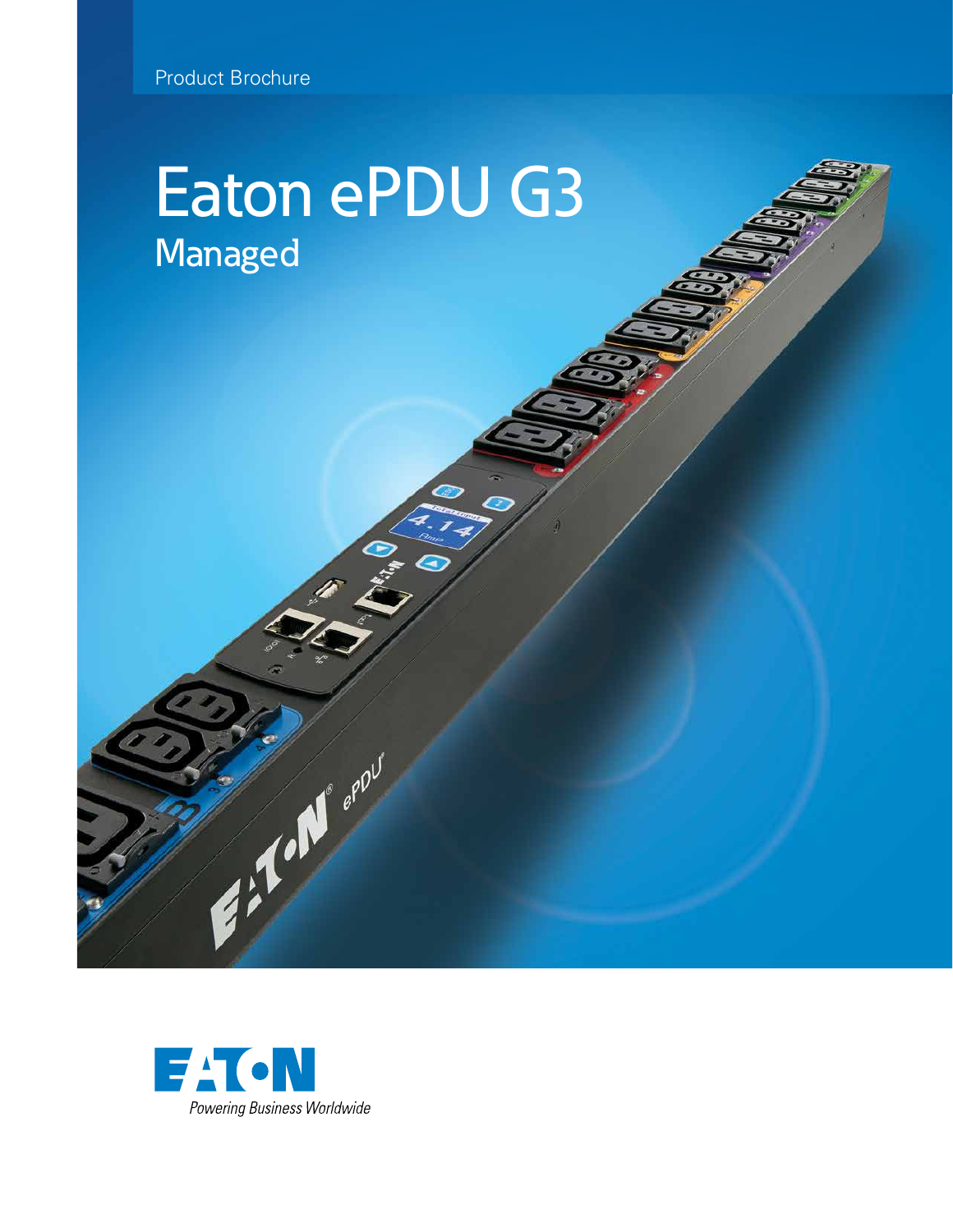## Advanced power management and precision control

The Eaton® ePDU® third generation (G3) Managed models build on Eaton's existing state-of-the-art ePDU G3 technology while offering new capabilities for rack power distribution in data centers and information technology (IT) applications. You now have comprehensive management and monitoring capabilities down to the outlet level. This new level of precision saves time, saves money and avoids risk, making the ePDU G3 Managed the gold standard in power management.

|                                                                                                                 |              | <b>Increasing level of control</b> |                |  |
|-----------------------------------------------------------------------------------------------------------------|--------------|------------------------------------|----------------|--|
| <b>Feature</b><br>(Value)                                                                                       | <b>Basic</b> | Metered*                           | <b>Managed</b> |  |
| Integrated IEC outlet grips<br>(Easily secure plugs to prevent accidental disconnect)                           | $\bullet$    | $\bullet$                          | $\bullet$      |  |
| Low-profile form factor<br>(Provide zero interference into the rail space)                                      | $\bullet$    | $\bullet$                          | $\bullet$      |  |
| High 140°F (60°C) operating temperature<br>(Reduce cooling costs and maintain full functionality)               | $\bullet$    | $\bullet$                          | $\bullet$      |  |
| <b>Color-coded outlet sections</b><br>(Simplify load balancing)                                                 | $\bullet$    | $\bullet$                          | $\bullet$      |  |
| <b>Ease of installation</b><br>(Quick, easy and flexible for most environments)                                 | $\bullet$    | $\bullet$                          | $\bullet$      |  |
| One percent billing grade accuracy<br>(Optimize power utilization)                                              |              | $\bullet$                          | $\bullet$      |  |
| <b>Advanced LCD pixel display</b><br>(Allow for easy IP setup and troubleshooting)                              |              | $\bullet$                          | $\bullet$      |  |
| Daisy chain (share network connection/IP address)<br>(Reduce network infrastructure costs by 87.5%)             |              | $\bullet$                          | $\bullet$      |  |
| Hot-swap meter<br>(Remove meter without disruption)                                                             |              | $\bullet$                          | $\bullet$      |  |
| <b>Phase and section power metering</b><br>(Control power utilization)                                          |              | $\bullet$                          | $\bullet$      |  |
| Measure power consumption at outlet level<br>(Acquire precise data to make informed decisions)                  |              | Metered Outlet only                | $\bullet$      |  |
| <b>Measure level 3 power usage effectiveness (PUE)</b><br>(Transform billing into revenue or utility discounts) |              | Metered Outlet only                | $\bullet$      |  |
| <b>Outlet switching</b><br>(Remote on, off and reboot saves time and costs)                                     |              |                                    | $\bullet$      |  |
| <b>Turn off unused outlets</b><br>(Control unauthorized use)                                                    |              |                                    | $\bullet$      |  |
| Remote site management<br>(Save time from on-site visits)                                                       |              |                                    | $\bullet$      |  |
| <b>Group reboot for A and B feed</b><br>(Save time by controlling grouped power supplies)                       |              |                                    | $\bullet$      |  |
| *Includes Metered Input and Metered Outlet models                                                               | Good         | <b>Better</b>                      | <b>Best</b>    |  |

### **Key applications**

ePDU G3 Managed models are available in a variety of plug and outlet configurations, including both 120 and 200- 240 volt configurations. The ePDU G3 Managed models give you advanced control of the rack environment, making it a perfect fit for a variety of applications.





#### **Remote office/branch office**

- Portfolio of 120V and lower power ratings (kVA)
- Reboot devices without local IT staff assistance
- Control unused outlets to prevent unauthorized use
- LCD pixel menu display simplifies setup

#### **Enterprise data center**

- Up to 208V three phase 17kW for high density applications
- Network monitoring of power usage and capacity at the outlet level
- Save time by rebooting devices from the operations center
- Measure power for Level 3 PUE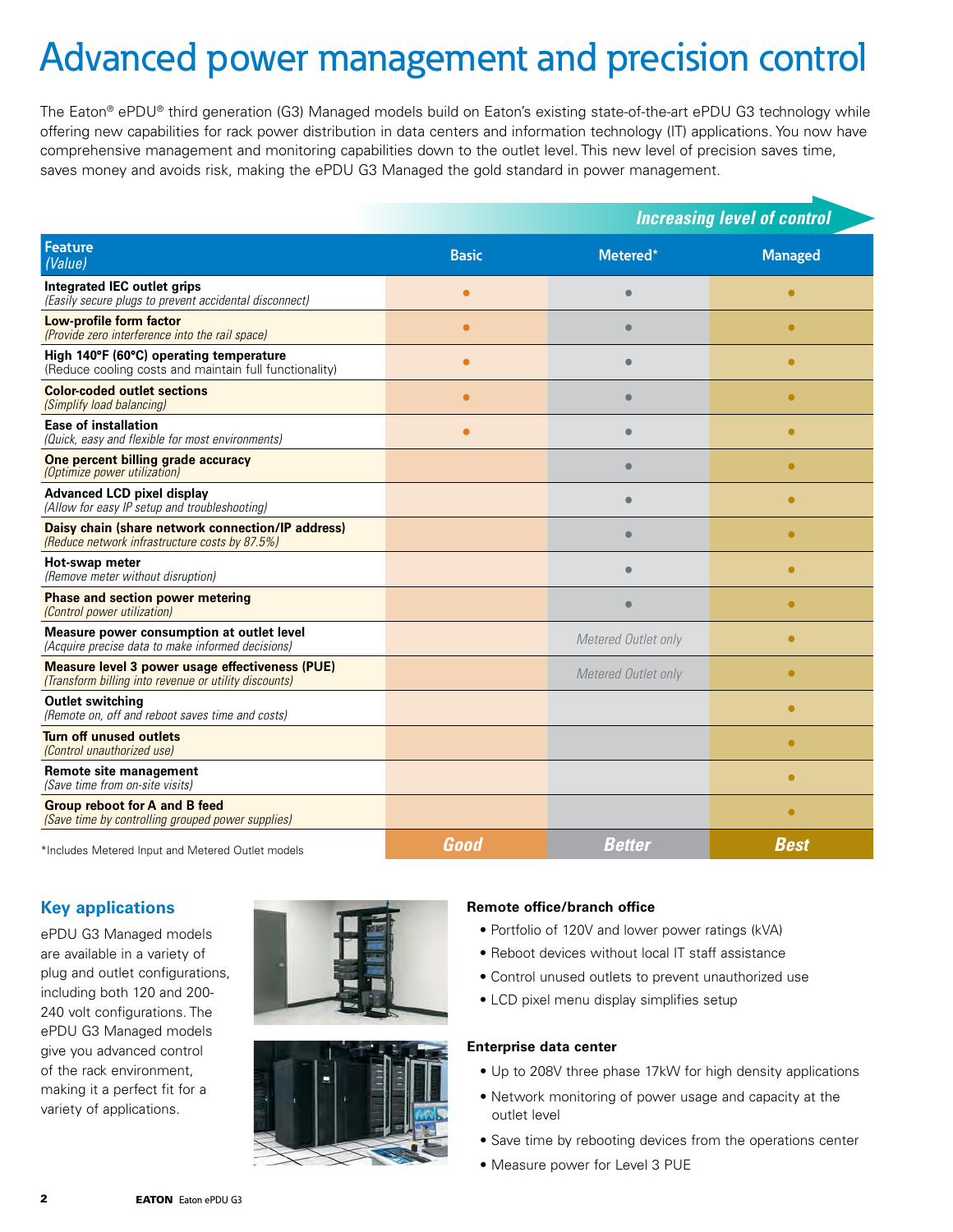#### **Grouped reboot for A and B feed**

When connecting multiple source input servers to an A and B feed power source, the daisy-chain capability allows you to group power supplies across the ePDU. As a result, all the power supplies are controlled with a single action, which **Outlet switching** saves time rebooting servers with two to six power supplies.

Remotely control devices by powering on or off individual outlets. Save time and operating costs by rebooting machines from your control center without costly site visits.

#### **Turn off unused outlets**

Secure and protect your environment by easily turning off unused outlets. Avoid overloading your system from others plugging in unauthorized devices. Also consider closing access with an outlet cap.



Green LED signifies power on and red is power off to outlet



Cap secures in place with cable tie



Typical server with multiple power inputs powered by two ePDUs

#### **Color-coded outlet sections**

Color-coded outlet sections match a corresponding circuit breaker to easily identify which one feeds corresponding outlets and prevent unbalanced loading that would unnecessarily trip a breaker.





O is unlocked, + is grip engaged

Eaton's patent-pending IEC outlet grip secures plugs in place with a lever-actuated grip that's integrated into each outlet. Once the levers click into the grip position, the plugs are secured from accidental disconnect due to bumps or vibrations without the need for special power cords.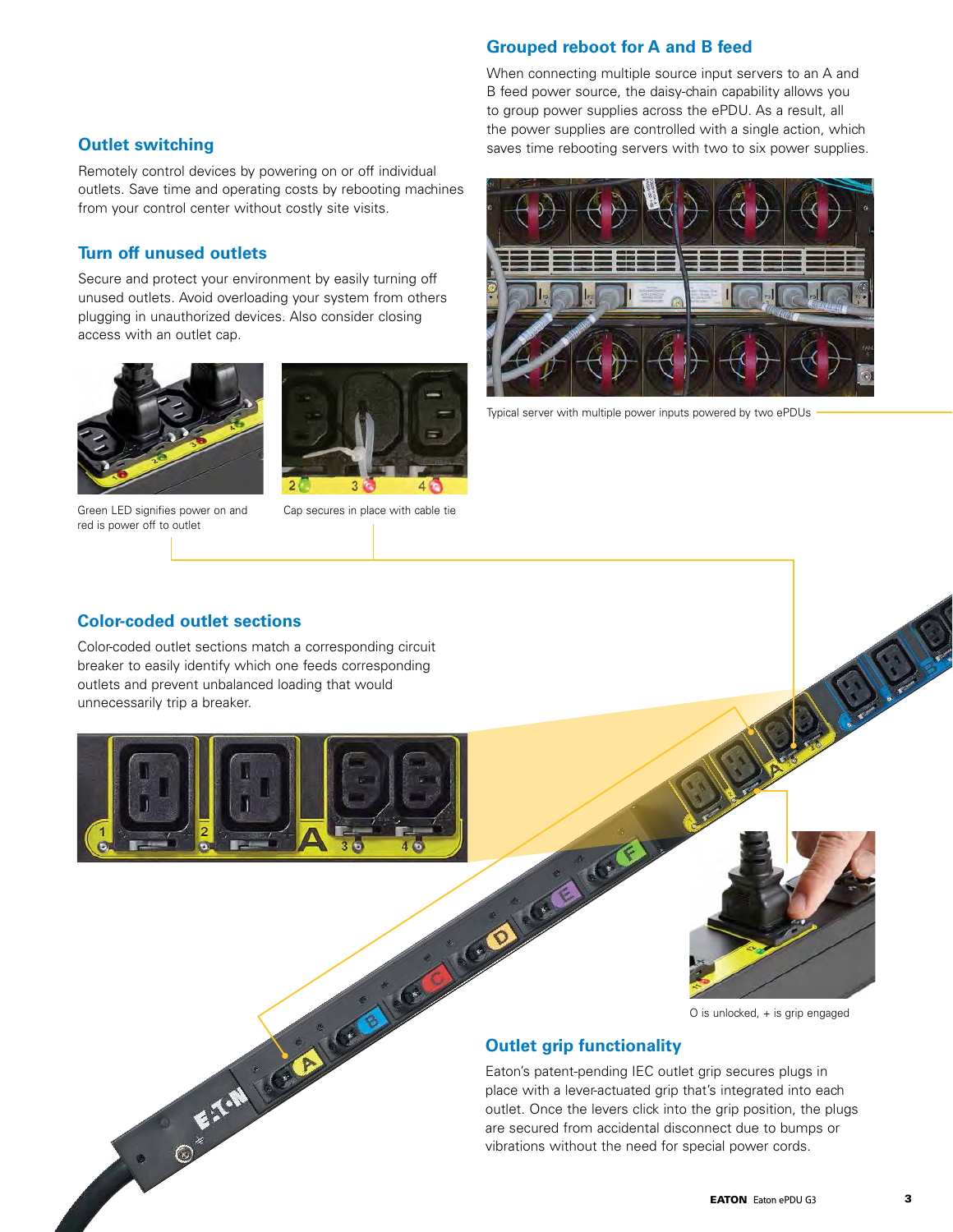#### **One percent billing grade accuracy**



ePDU G3 provides one percent revenue-grade power monitoring for higher accuracy in department billing or colocation data centers. Effectively measure power usage to all outlets or individual outlets.

### **Outlet C1**

Energy 4.251 kWh since 12/09/2013 00:32:22

#### **Advanced LCD pixel display with hot-swap capability**

Eaton's new hot-swap eNMC (ePDU Network Management and Control) module can be replaced without the need to power down your rack. Increase uptime while enhancing serviceability and saving on unnecessary service calls. The menu-driven pixel display allows for easy setup and troubleshooting.



Module being removed without removing power to the ePDU

#### **Daisy chain eight units from one IP address**

Eaton's new patented daisy-chain capability allows up to eight ePDUs to share the same network connection and IP address. Unlike competitive rack PDUs that require a dedicated IP address for best performance, Eaton technology provides a 87.5 percent reduction in network infrastructure costs.



A and B power PDU sharing a network connection via daisy chain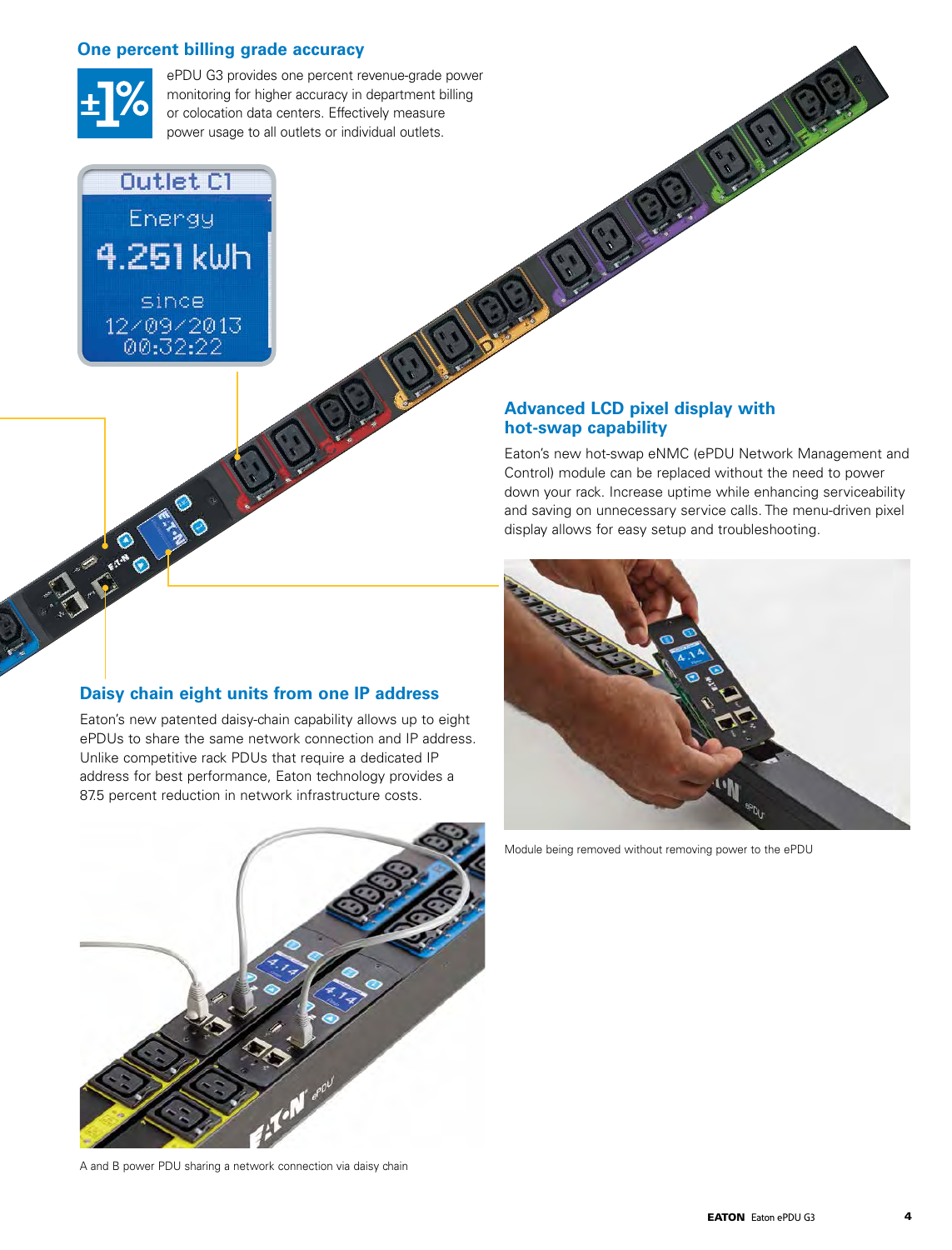## Increase effectiveness and reduce operating costs

#### **Remote site management**

- Manage ePDU G3s using a web browser or SNMP integration into DCIM software
- Simplify management by using the daisy-chain capability to manage up to 8 ePDU G3s with a single IP address
- Avoid costly site visits by remotely rebooting and monitoring your site, allowing more time to manage other critical tasks

#### **Measure power consumption at the outlet level**

- Acquire more accurate and detailed data
- Gain energy analysis at a deeper level
- Make informed decisions to reduce power consumption





### **Measure Level 3 PUE**

PUE is an industry-wide accepted method to measure power effectiveness. Measuring at the outlet level removes upstream devices from the calculation to provide an accurate view of how effectively power is being used for the connected IT equipment. Data center managers typically prefer Level 3 PUE for the most accurate PUE calculation.

| <b>PUE measurement</b>       | <b>Level 1: Basic</b> | <b>Level 2: Intermediate</b> | <b>Level 3: Advanced</b>        |
|------------------------------|-----------------------|------------------------------|---------------------------------|
| IT equipment energy          | UPS outputs           | PDU outputs                  | IT equipment input              |
| <b>Total facility energy</b> | Utility inputs        | Utility inputs               | Utility inputs                  |
| Measurement intervals        | Monthly/weekly        | Daily/hourly                 | Continuous (15 minutes or less) |

To obtain Level 3 PUE, you must take measurements at the IT equipment level in intervals of at least 15 minutes.

#### **Perform department and customer billing**

Metering at the outlet level provides customer-level energy tracking and turns power billing into a revenue stream that considers actual usage. Similarly, you can measure power usage per application and assign it to specific departments for budgeting purposes or to justify costs.



Each outlet can be billed separately.